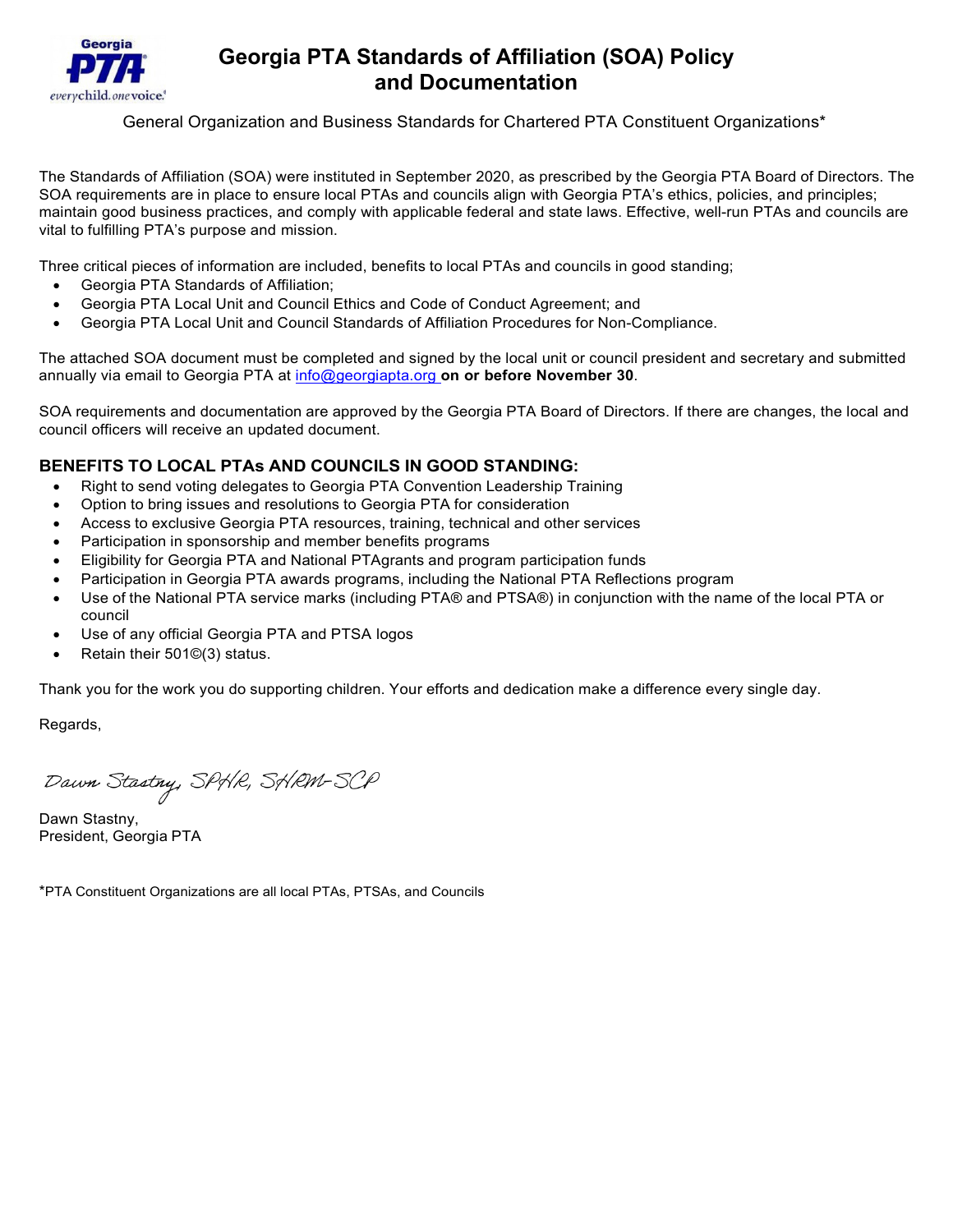

# **GEORGIA PTA Standards of Affiliation**

To ensure that your local unit PTA/council remains in compliance with Georgia PTA, the IRS, and to continue affiliation with the Georgia PTA, your local unit PTA/council is **REQUIRED** to complete/verify the following items no later than **November 30,** annually. A copy of this document should remain in the procedure books of the president, treasurer, and secretary to be used as a checklist to assist your local unit PTA/council to meet all requisites to remain compliant with Georgia PTA.

Email [info@georgiapta.org](mailto:info@georgiapta.org) or mail, postmarked no later than November 30, to the Georgia PTA Office at 114 Baker Street NE \* Atlanta, GA 30308. If mailed, please keep a copy for

#### your records.

### **The Standards of Affiliation will be reviewed annually by the Georgia PTA Board of Directors**.

| Local PTA/Council Name: | <b>PTA#:</b> |
|-------------------------|--------------|
| Council:                | District#:   |

|                  | <b>General Requirements (Local PTAs &amp; Councils)</b> | <b>Specifics</b>                                                                                                                                                                                                                                                                                                                                                                                                                                                                                                                                      | Verification                                                                                                                                                                                                                                                                                                                                                                                                                                          |
|------------------|---------------------------------------------------------|-------------------------------------------------------------------------------------------------------------------------------------------------------------------------------------------------------------------------------------------------------------------------------------------------------------------------------------------------------------------------------------------------------------------------------------------------------------------------------------------------------------------------------------------------------|-------------------------------------------------------------------------------------------------------------------------------------------------------------------------------------------------------------------------------------------------------------------------------------------------------------------------------------------------------------------------------------------------------------------------------------------------------|
|                  | Protect the brand of PTA                                | Act in good faith to further the mission and ensure the business practices and conduct of<br>volunteers do not detract from the reputation of the PTA.                                                                                                                                                                                                                                                                                                                                                                                                |                                                                                                                                                                                                                                                                                                                                                                                                                                                       |
| 2.               | <b>Election of Officers</b>                             | Elect officers at a General Meeting of the membership, in accordance with the bylaws.                                                                                                                                                                                                                                                                                                                                                                                                                                                                 |                                                                                                                                                                                                                                                                                                                                                                                                                                                       |
| 3.               | Annual Corporate Renewal Filed                          | PTA/PTSAs who are incorporated, we agree to file our annual corporate renewal with the<br>Georgia Secretary of State by April 1st. Note: You may being filing on January 1 <sup>st</sup> . If you are<br>not incorporated, please enter NA.                                                                                                                                                                                                                                                                                                           |                                                                                                                                                                                                                                                                                                                                                                                                                                                       |
| $\overline{4}$ . | <b>Annual Bylaws Review</b>                             | The local unit's board of directors' reviews bylaws annually.<br>If amendments are in order, the written motion is presented to the board of directors for<br>approval. Once approved, a thirty (30) day advance notice is required. The motion to amend, is<br>presented to General Meeting for final consideration. The amendment(s) are submitted to<br>Georgia PTA for approval, once approved Georgia PTA will send your PTA/PTSA a revised set<br>of bylaws.<br>Distribute copies to each member of the Board of Directors.                     | Date reviewed: <u>contract and a series of the series of the series of the series of the series of the series of the series of the series of the series of the series of the series of the series of the series of the series of</u><br>Date distributed to board members:<br>if amended<br>Date amended: University of the state of the state of the state of the state of the state of the state of the<br>Date amendment submitted to Georgia PTA: |
| 5                | IRS 990 Form Filed                                      | File the appropriate IRS 990 form no later than the 15 <sup>th</sup> day of the 5 <sup>th</sup> month<br>following the close of your fiscal year (e.g. If the fiscial year is July $1 -$ June 30,<br>you are required to file by November 15 <sup>th</sup> ). If more time is needed, file an<br>extension using the IRS 8868 - Application for Automatic Extension of Time<br>to File an Exempt Organization Return. Ensure you file by the deadline.<br>Submit proof of filing to Georgia PTA. If filing the 990 online, submit the IRS acceptance, | Date submitted to Georgia PTA: <b>Cambridge Contract Contract PTA:</b>                                                                                                                                                                                                                                                                                                                                                                                |
| 6                | Audit/Annual Financial Review                           | Conduct an annual audit/financial review.<br>Submit completed annual audit/financial review to Georgia PTA by the last business day in<br>September.                                                                                                                                                                                                                                                                                                                                                                                                  | Date of General Meeting financial review was present<br>Date submitted to Georgia PTA: _                                                                                                                                                                                                                                                                                                                                                              |
| 7.               | New & Returning Officer Contact Information             | Submit names and complete contact information for all elected officers and key positions such<br>as membership, advocacy/legislative, Reflections, programs, and family & community<br>engagement to the Georgia PTA office or membership database/platform.                                                                                                                                                                                                                                                                                          | Date submitted to Georgia PTA: _______________________                                                                                                                                                                                                                                                                                                                                                                                                |
| 8.               | Ethics and Code of Conduct                              | Ensure that all elected officers, members of the board of directors, and committee members have<br>completed and signed the Georgia PTA Local Unit and Council Ethics and Code of Conduct<br>Agreement.                                                                                                                                                                                                                                                                                                                                               | Date verified: The contract of the contract of the contract of the contract of the contract of the contract of the contract of the contract of the contract of the contract of the contract of the contract of the contract of                                                                                                                                                                                                                        |